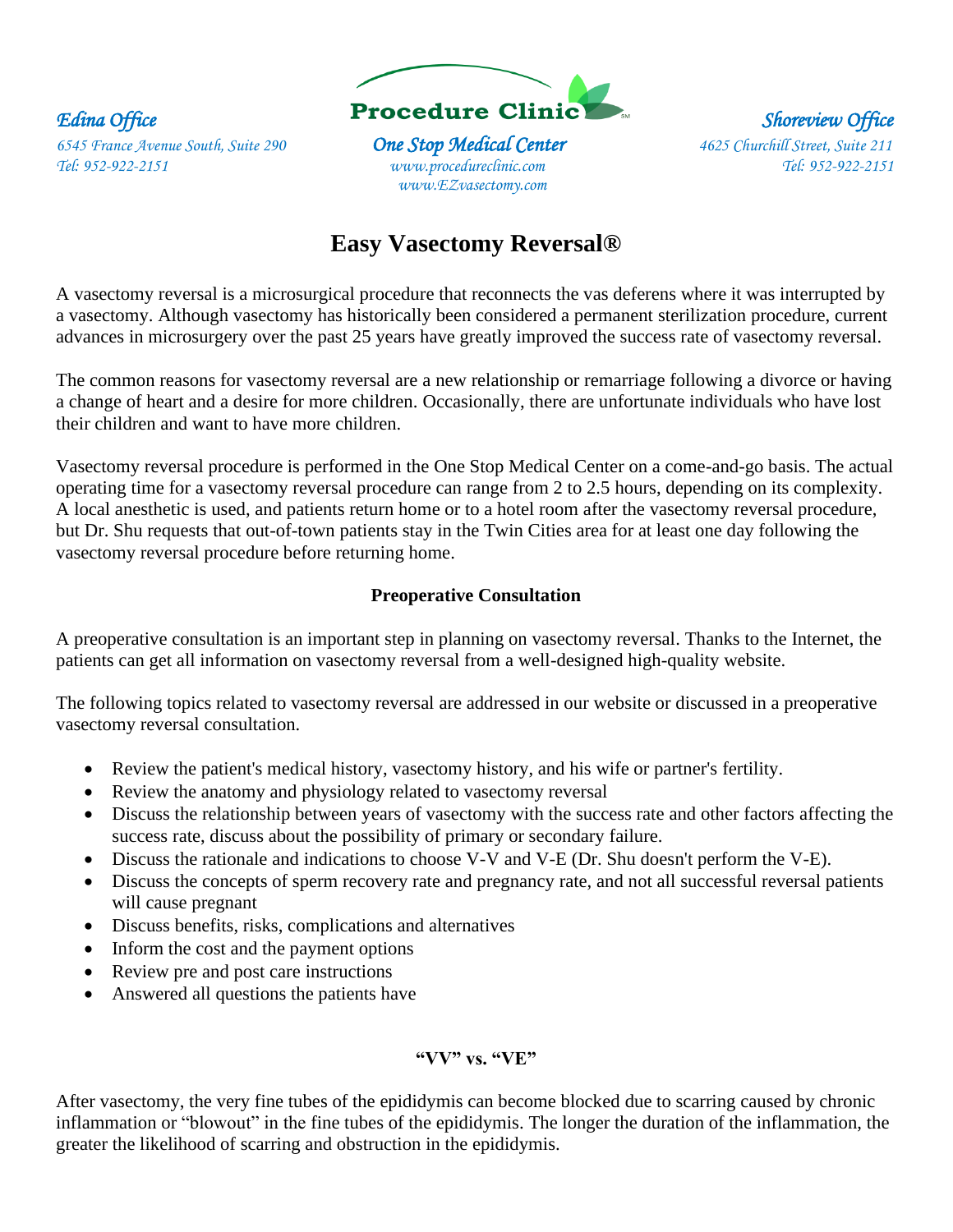

 *www.EZvasectomy.com* 

The likelihood of obstruction in the epididymis is roughly proportional to the number of years that have gone by since the vasectomy. After an interval of only 1-3 years, the epididymis is rarely blocked, but after an interval of 20 years, the likelihood of secondary obstruction may be over 30%. Fixing the vas where it was divided at the time of the vasectomy (vasovasostomy or "VV") will not correct the secondary obstruction upstream in the epididymis. That requires a more elaborate procedure called a vasoepididymostomy or "VE", in which the portion of the vas tube above or "downstream" from the vasectomy site blockage is connected to the portion of the epididymis "upstream" from the secondary obstruction.

Vasovasostomy (VV) and vasoepididymostomy (VE) are very different operations. A VE is different in a number of ways. (1) VE requires a much larger incision since the testes must be taken out of the scrotum while the connection between the epididymis and vas is made. (2) Surgeon must usually make two incisions, one left and one right, which can be extended up toward each groin to allow for dissection and loosening of higher portions of the vas in order to bridge the ends. (3) Finally, A VE is more technically demanding than a VV because the epididymal tubes are much smaller than the vas tubes. A high-powered microscope must be used, the connection between epididymis and vas (VE) is often not as strong as the connection between vas and vas (VV), and the success rate of VE is not as high as the success rate of VV.

V-V is a minimal invasive surgical procedure with the high success rate, less trauma and affordability, and it makes the most sense for men whose intervals are short (less than 10 years) and who have no adverse physical findings.

# **VASOVASOSTOMY TECHNIQUES**

Vasectomy Reversal takes about 2 to 2.5 hours. It is performed under local anesthesia similar to the anesthesia used for vasectomy but with a longer-acting drug. Continuity of both vas tubes can be restored through a single less than 1 cm incision. Magnification is accomplished with either a surgical microscope and optical loupes, the high-power glasses used by gem-cutters and by cardiac surgeons when bypassing the small coronary blood vessels.

Conventional anesthesia in vasectomy reversal surgery involves general anesthesia, intravenous sedation and needle injection for the local anesthesia. Dr. Shu uses the modern no-scalpel technique, exposing each vas in turn through a small opening in the front scrotal wall under local anesthesia. A spray applicator (MadaJet®) delivers a stream of anesthetic to anesthetize the skin and each vas tube in turn as it is lifted into position beneath the skin. Supplemental anesthetic can be given intraoperatively as needed.

The scarred ends of the vas were first removed at the point of blockage created by the vasectomy, and upper ends are irrigated with saline to check the patency. The quality of the fluid in the lower end, which is closest to the testicle, is inspected. If the vas structure is workable, then the ends of the vas are connected to reestablish the passageway for sperm (vasovasostomy). Anastomosis of the two ends was accomplished with #9 nylon sutures in the modified single-layer fashion. 10-12 sutures total were used. The tiny wound was closed in the subQ with absorbable suture.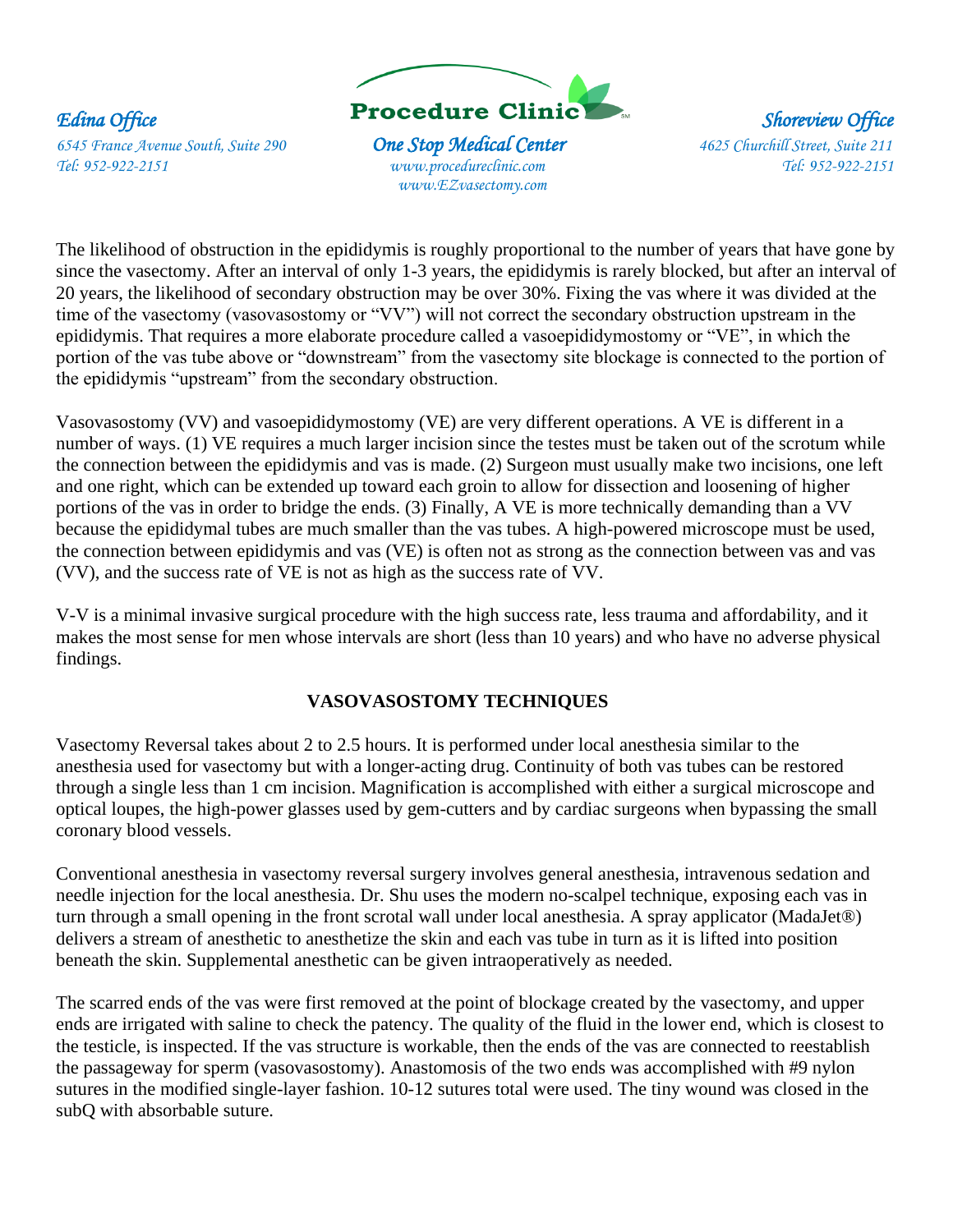

 *www.EZvasectomy.com* 

Depending on the anatomy of the vas tube after vasectomy, some cases could be technically challenging. If vas tubes are originally cut too high or too low or vas tubes are too short, or with too much scar, then it is impossible to connect two ends of the vas. These patients may consider alternatives to vasovasostomy (see below). To achieve the success of vasovasostomy, at least one side of vas needs to be connected. Dr. Shu usually doesn't perform secondary vasovasostomy (The first V-V has failed).

# **SUCCESS RATE**

Success rate for vasectomy reversal is generally reported in two ways: sperm recovery rate (patency success rate) and pregnancy rate. Although the statistical averages derived from large numbers of patients offer a general guide, your specific situation and results may differ from that of the average due of many personal variables, such as the surgeon's vasectomy techniques, your age, you and your partner's fertility, and a host of other factors.

The single most important factor in whether a vasectomy reversal procedure will be successful is the interval in time (years) between vasectomy and vasectomy reversal. Theoretically, the sperm recovery rate drops two percent every year after vasectomy. This is because the likelihood of obstruction in the epididymis increases especially after 7-10 years. Many men, however, do not develop any obstructions after 15, even 20 years, and may therefore expect a better sperm recovery success rate with a vas-to-vas procedure.

Moreover, it is not always easy to follow up with the patients and accurately track the success rate. Most reversal clinics usually track the sperm recovery rate, not pregnancy rate, because it is involved with fertility of another partner. Also, the pregnancy rate is usually much lower than the sperm recovery rate. For example, the data could be skewed if a clinic only published the data of two hundred cases selected in several thousand vasectomy reversal cases performed. In this case, the claim of a 95% sperm recovery rate is not accurate at all, and the claim of a very high pregnancy rate is beyond belief. Therefore, it will be very difficult for patients to compare success rates among reversal clinics.

Vasectomy reversal can be a gamble, with the success rates and fees varying from office to office, so the evaluating couple must determine where they can get the greatest value from their investment. For example, if the candidate's interval is within eight years and one office has a rate of 80-90% (sperm recovery) for a fee of \$3000, and another office offers a competitive rate of 90-95% for \$10,000, then only the couple can decide whether the increment in higher success is worth the difference in cost.

Not all successful reversal patients will cause pregnant, and the pregnancy rate curve is always below the sperm recovery rate curve. A pregnancy involves two partners. Although the count and quality of sperm may be high after vasectomy reversal procedure, female fertility factors and the interactions may play an indirect role in pregnancy success and the reason for failure.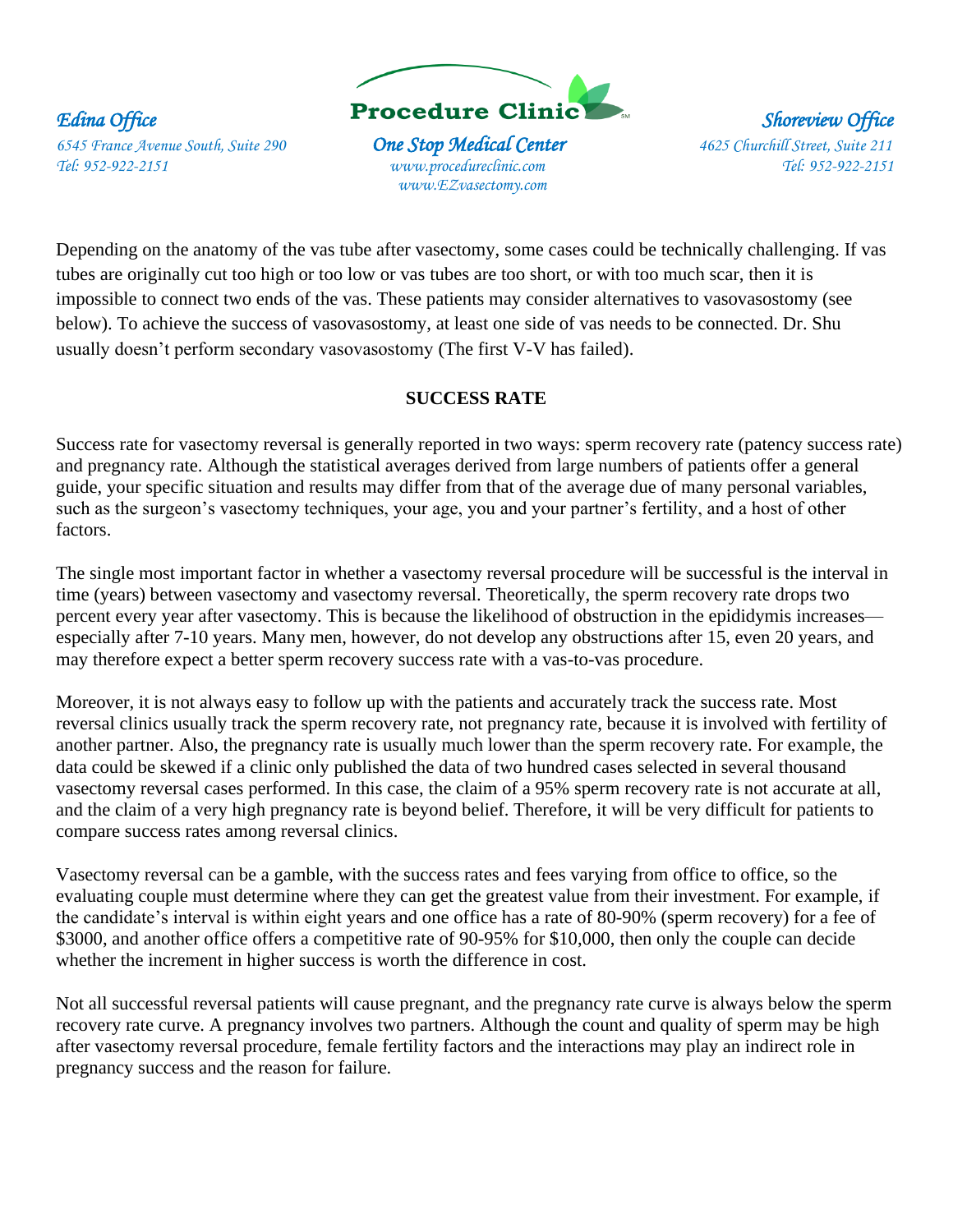

 *www.EZvasectomy.com* 

# **BEFORE VASECTOMY REVERSAL**

- 1. Since the procedure is performed under local anesthesia (you will not be put to sleep), **no** special laboratory **tests are required**.
- 2. Have a **hearty breakfast** and **lunch** on the day of the procedure but try to **limit fluid consumption**. You will be asked to empty your bladder just before the reversal, but then you will not have an opportunity to urinate for the next 3 hours. Were you to drink a lot of fluids beforehand, you might make enough urine during the procedure that your bladder would become uncomfortably full.
- 3. **Please shave the scrotum** and take a good **shower** before you leave home for vasectomy reversal. You will be asked to refrain from doing so again until 2 days after your procedure.
- 4. Arrange to **have someone drive you home** or back to your hotel. That person need not wait around during your procedure but should pick you up about 2 hours later.
- 5. **Do not take any aspirin-containing medication for 5 days before the procedure**. Aspirin has a slight effect on blood clotting mechanisms and can promote bleeding.

# **AFTER VASECTOMY REVERSAL**

- 1. You will go directly home (or back to your hotel room) and minimize activity. **Spend the evening in bed or on a sofa** (your scrotum should be as high as your heart to minimize scrotal venous pressure and bleeding), doing nothing more than reading or watching television.
- 2. Take the **antibiotics** on schedule.
- 3. The scrotal support should be left on during bowel movements.
- 4. If you have any discomfort at all, plain Tylenol will help, no aspirin. We may provide a prescription for pain pills, but most patients don't need them.
- 5. Keep the small wound clean, apply antibiotic ointment daily.
- 6. Two days after the procedure, you may take a **shower**. Wear the scrotal support for 21 days (3 weeks), day and night (except during showers) for 10 days, then daytime only.
- 7. It is normal to have some **discoloration of the skin** around the incision. Sometimes, this discoloration even extends part way down the shaft of the penis.
- 8. You may **return to light work** on the 5th post-operative day (wearing the scrotal support) but lift no more than 20 pounds for additional 2 weeks.
- 9. You may resume **intercourse** 21 days (3 weeks) after the procedure. You may notice some blood in the ejaculate; this is no cause for concern.
- 10. Semen analysis will be performed in 6 weeks after your reversal, you may repeat semen analyses as instructed. Remember, it is important to abstain from intercourse for 2-3 days prior to providing a semen sample. Insurance will often cover lab tests.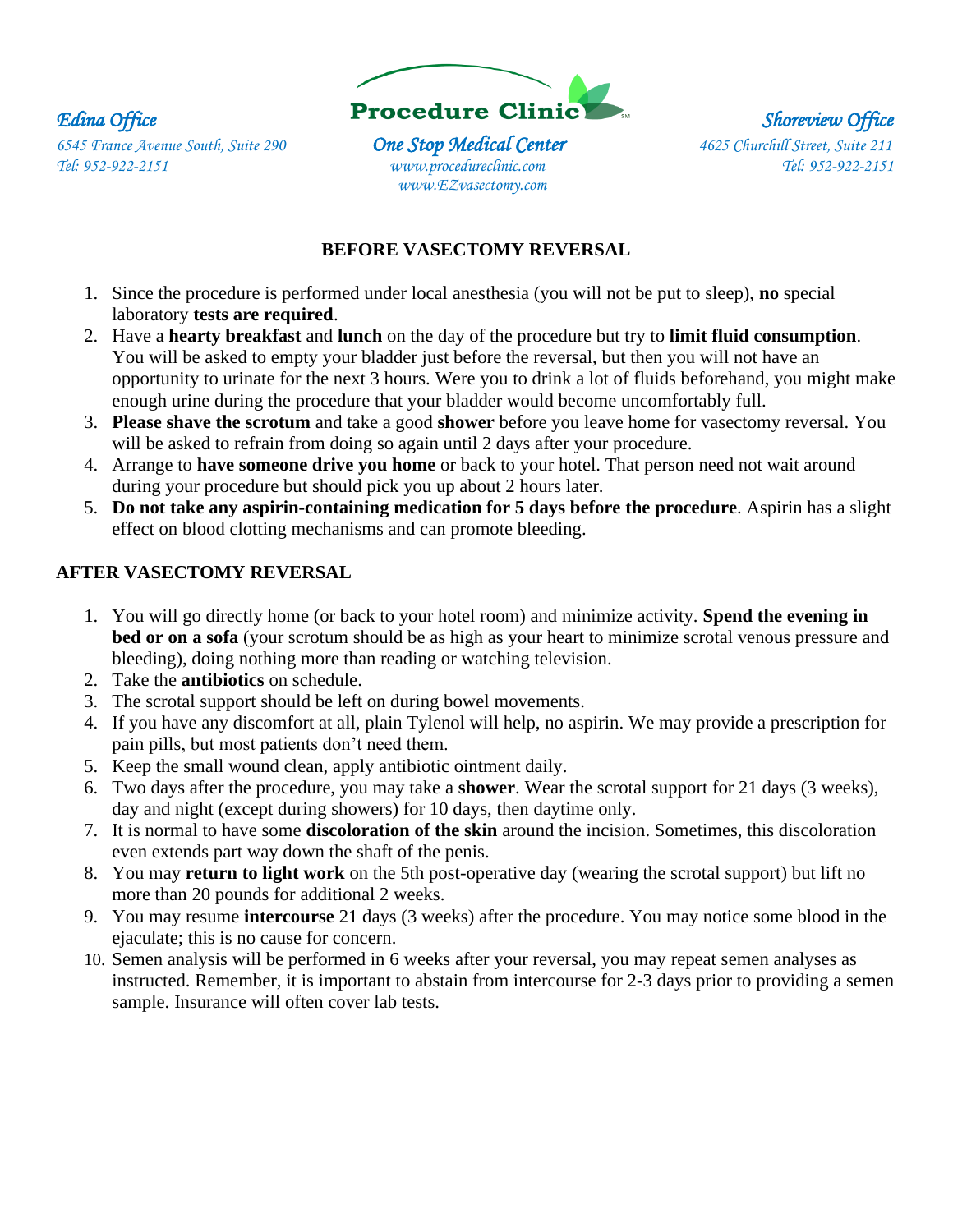

 *www.EZvasectomy.com* 

## **THE POSSIBLE COMPLICATIONS**

In general, vasectomy reversal in healthy men is a very safe surgical procedure. Local anesthesia avoids the risks from general anesthesia. Regarding the procedure, **hematoma** (collection of blood) occurs in less than 5% of men. Temporary swelling, mild pain, and bruise are expected after such surgery. The delayed wound healing happens sometimes. Infection occurs less than 1%. Dr. Shu routinely asks the patients to take antibiotics for a week after to minimize it. The other rare complications include chronic pain, referred pain in the groin areas, painful and inflammatory nodules, and change of testicle position (lifted due to vas shortage in one or both sides).

## **ALTERNATIVES TO VASOVASOSTOMY**

Certainly there are other ways to build a family and have more children besides vasectomy reversal (Vasovasostomy).

- Vasoepididymostomy
- Sperm retrieval with In Vitro Fertilization IVF & Intra-cytoplasmic sperm injection ICSI
- Intrauterine insemination (IUI)
- Donor sperm and Adoption
- Childfree living

#### **FEES**

#### **Scheduling Deposit**

To reserve a day for your surgery, a \$950.00 **non-refundable and non-transferable fee** is required. This is credited toward your actual surgery cost. If you **cancel or re-schedule** for any reason, your \$950.00 will not be refunded, and you have to pay **new deposit** of \$950 if you **re-schedule** your surgical appointment.

**ENTIRE PROCEDURE COST IS DUE 2 WEEKS PRIOR TO SURGERY DATE!** You may make payments up until that point or pay in full, but everything must be paid 2 weeks before your surgery. The full payment is \$**2950** if you choose the same day consultation or \$2780 if you have the consultation before surgery. We charge \$170 for the consultation.

#### **Cancellation and Refunds**

*Please understand that the One Stop Medical Center must uphold these policies as we have an obligation to our patients who may have requested the same day and to our surgical team who are scheduled to work. Also, there are numerous medical supplies that are ordered specifically for your surgery.*